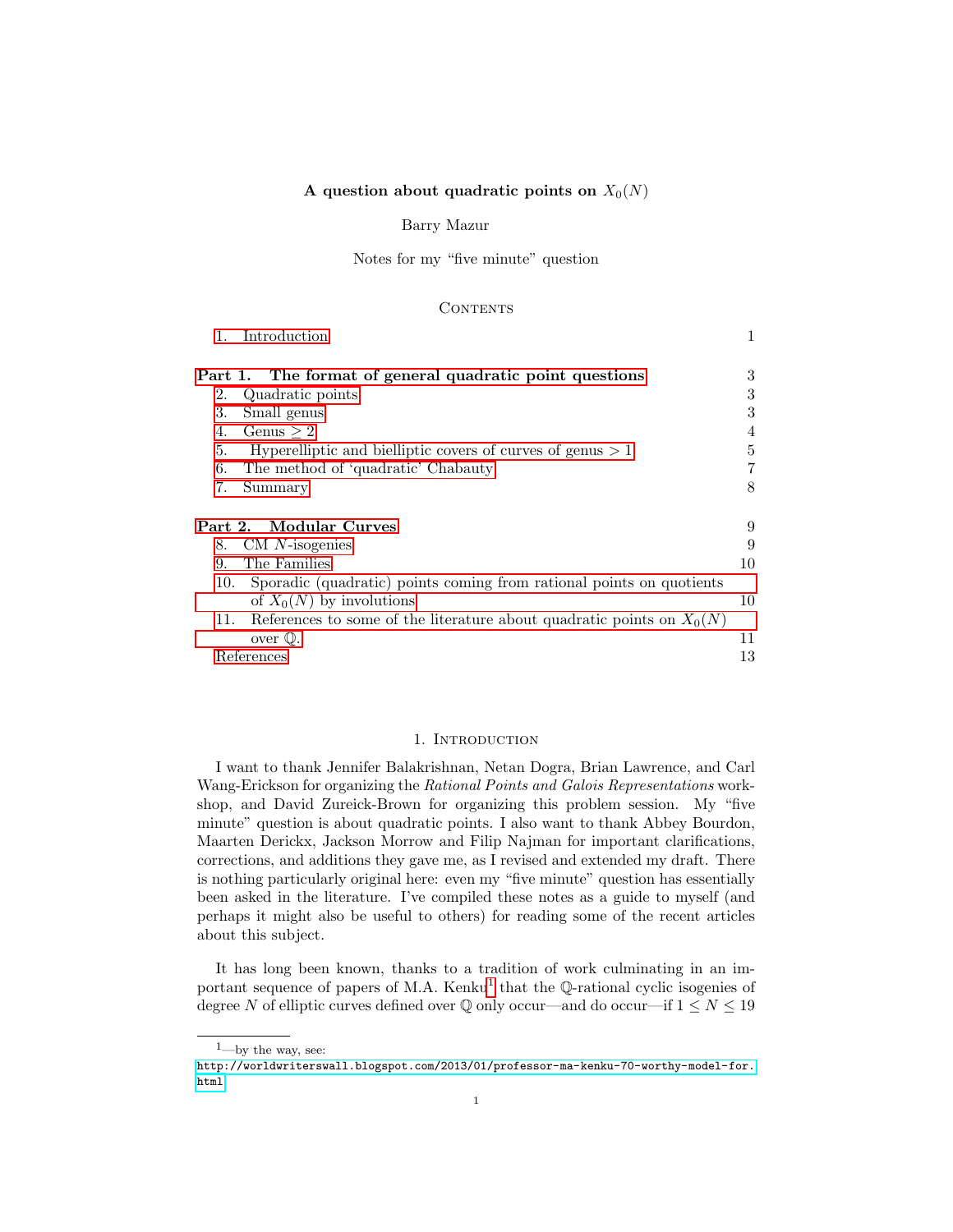or if  $N = 21, 25, 27, 37, 43, 67$ , or 163. All of these N-isogenies can be given 'geometric reasons' for existing; e.g., the 37-isogenies 'come by' applying the hyperelliptic involution (it is non-modular) to the cusps of  $X_0(37)$ .

A general theorem of Faltings has as a particular consequence that, fixing any positive integer  $N$  and ranging over all elliptic curves defined over  $\mathbb Q$  there are only finitely many such curves that have a **sporadic** cyclic N-isogeny rational over some quadratic field. I want to take "sporadic" to mean that the  $N$ -isogeny is non-CM, in the sense to be defined below, and is not a member of a family of such "quadratic" cyclic N-isogenies that can be parametrized either by

- rational points on a curve of genus 0 or 1, the parametrization given by a degree two correspondence between the curve and  $X_0(N)$ ;
- or in the case where  $X_0(N)$  is of genus two, by a degree two correspondence between an abelian surface and  $X_0(N)$ .

My "five-minute question" then is:

#### <span id="page-1-1"></span>Question 1.

- (i) Are there only finitely many sporadic cyclic N-isogenies as we range over all N and all quadratic fields? Equivalently, are there none at all over any quadratic field when  $N \gg 0$ ?
- (ii) Is the same true taking any fixed number field K as base and asking for sporadic cyclic isogenies over fields of degree two over K?
- (iii) Can one "explain" at least some sporadic cyclic isogenies over quadratic number fields as arising as a consequence of some structural geometric feature of the relevant modular curve? (E.g., as the existence of the  $\mathbb{Q}$ rational 37-isogenies are "explained"—or perhaps by some more intricate variant of geometric structure.)
- (iv) What about resolving this, case by case, (over  $\mathbb Q$ ) for all values of N for which  $X_0(N)$  is biellptic and for which it has not currently been resolved; see the eight 'boxed values' of N in Proposition [18](#page-11-0) below  $2$

Remarks 2. A statement formulated as a hypothesis by Pete Clark and Paul Pollack in the article [\[13\]](#page-13-0) raises an even broader uniformity question regarding the existence of  $\ell$ -isogenies (over fields of fixed degree over the base field). Specifically, their hypothesis, labeled  $SI(d)$  is:

Hypothesis  $SI(K, d)$  (Clark-Pollack): For any  $d > 0$  there is prime  $\ell(K; d)$  such that for all primes  $\ell > \ell(K; d)$ , the modular curve  $X_0(\ell)$  has no noncuspidal non-CM points rational over fields of degree d over K.

Proposition 3. These are equivalent:

- (i) An affirmation of Clark-Pollack's Hypothesis  $SI(K; 2)$ .
- (ii) An affirmative response to Question  $1(ii)$  above for the base number field K.

<span id="page-1-0"></span><sup>&</sup>lt;sup>2</sup>It is already resolved when  $X_0(N)$  hyperelliptic.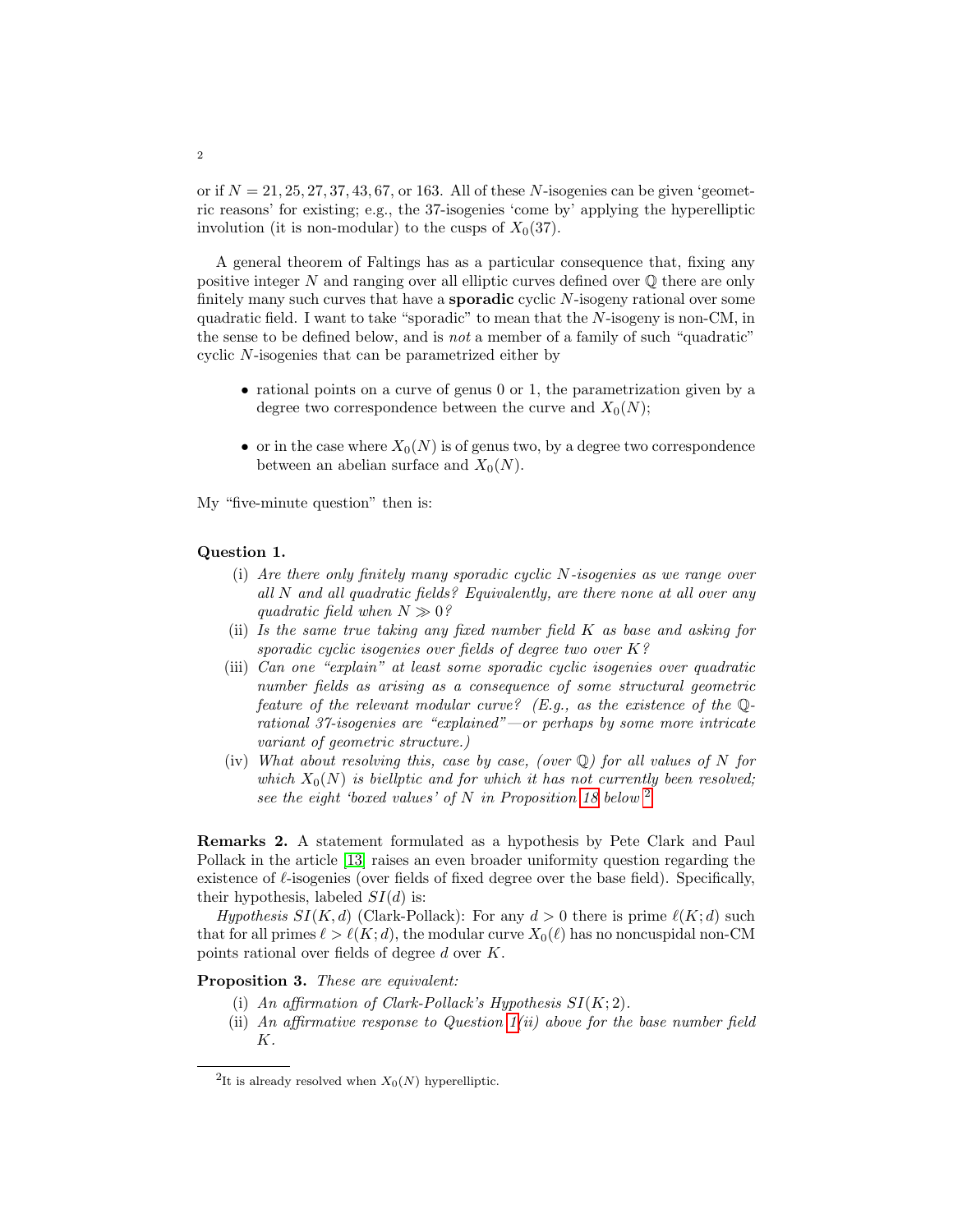Proof. Visibly (ii) implies (i). Now assume (i). A counterexample to (ii) would necessarily involve an infinite sequence of values

$$
(4) \t\t\t N_1, N_2, \ldots
$$

of N for which there are sporadic cyclic N-isogenies over fields that are quadratic extensions of  $K$ ; these values of  $N$  having all their prime divisors among the finite set of primes  $\leq \ell(K; 2)$ . It follows that there is at least one prime  $\ell(\leq \ell(K; 2))$  such that for every  $r > 0$  there is an  $N_i$  —call it  $N^{\{r\}}$ —such that  $N^{\{r\}}$  is divisible by  $\ell^r$ . In particular, given the projection  $X_0(N^{\{r\}}) \to X_0(\ell^r)$  the existence of sporadic points of  $X_0(N^{\{r\}})$  rational over a quadratic extension of K implies the same for  $X_0(\ell^r)$ . So, assuming the existence of a counter-example to (ii), we would have that

(\*)  $X_0(\ell^r)$  has sporadic points rational over quadratic extensions of K for every  $r > 0$ .

But note that Proposition [18](#page-11-0) below gives us that if  $N > 131$  then  $X_0(N)$  is neither hyperelliptic nor bielliptic so by Faltings' Theorem,  $X_0(N)$  has only finitely many quadratic points over K. Let, then,  $r_1$  be such that  $\ell^{r_1} > 131$  so that  $X_0(\ell^{r_1})$  has only finitely many points rational over quadratic extensions of K and let  $\{x_i\}_{i\in J}$  be the finite set of those points. If any one of these points (say  $x_1 \in$  $X_0(\ell(r_1)(K_1))$  (where  $K_1/K$  is a quadratic extension) persists as the image of a point in  $X_0(\ell^r)$  defined over quadratic extensions of K for all  $r \geq r_1$  it is necessarily either a cusp or CM. So the sporadic points don't 'persist' contradicting  $(*)$ .

### <span id="page-2-0"></span>Part 1. The format of general quadratic point questions

#### 2. QUADRATIC POINTS

<span id="page-2-1"></span>Let  $V$  be a variety over a field  $K$  of characteristic different from 2, and denote by  $S(V)$  the symmetric square of V; that is, the quotient of  $V \times V$  by the involution that swaps factors. The K-valued points of  $S(V)$  consist of either conjugate pairs of points of  $V$  rational over some quadratic extension of  $K$ , or unordered pairs of K-rational points of V. Refer, colloquially then, to any K-rational point of  $S(V)$ as a  $K$ -quadratic point of  $V$ .

To focus more specifically to the situation I'm interested in, let  $K$  be a number field and  $X$  a smooth projective curve, geometrically irreducible, defined over  $K$  and processing at least one K-rational point. Consider, then  $(X, x<sub>o</sub>)$  the pointed curve over K by fixing on some  $x_o$ , a choice of K-rational point. What is the structure of (and in particular instances, what are) the K-quadratic points of  $(X, x_o)$ ?

Denoting by  $J(X)$  the Jacobian of X, consider the natural map

$$
S(X) \xrightarrow{\delta} J(X) := Pic^0(X) \subset Pic(X)
$$

by sending an unordered pair  $\{x, y\}$  of points on X to the divisor of degree 0  $D = x + y - 2x_o.$ 

### 3. Small genus

<span id="page-2-2"></span>**A. Genus 0.** In this instance, the curve X is isomorphic to  $\mathbb{P}^1$  over K. We would naturally take such an isomorphism sending our chosen K-rational point  $x<sub>o</sub>$ to  $\infty$ , but we would still have to choose such an isomorphism to get a canonical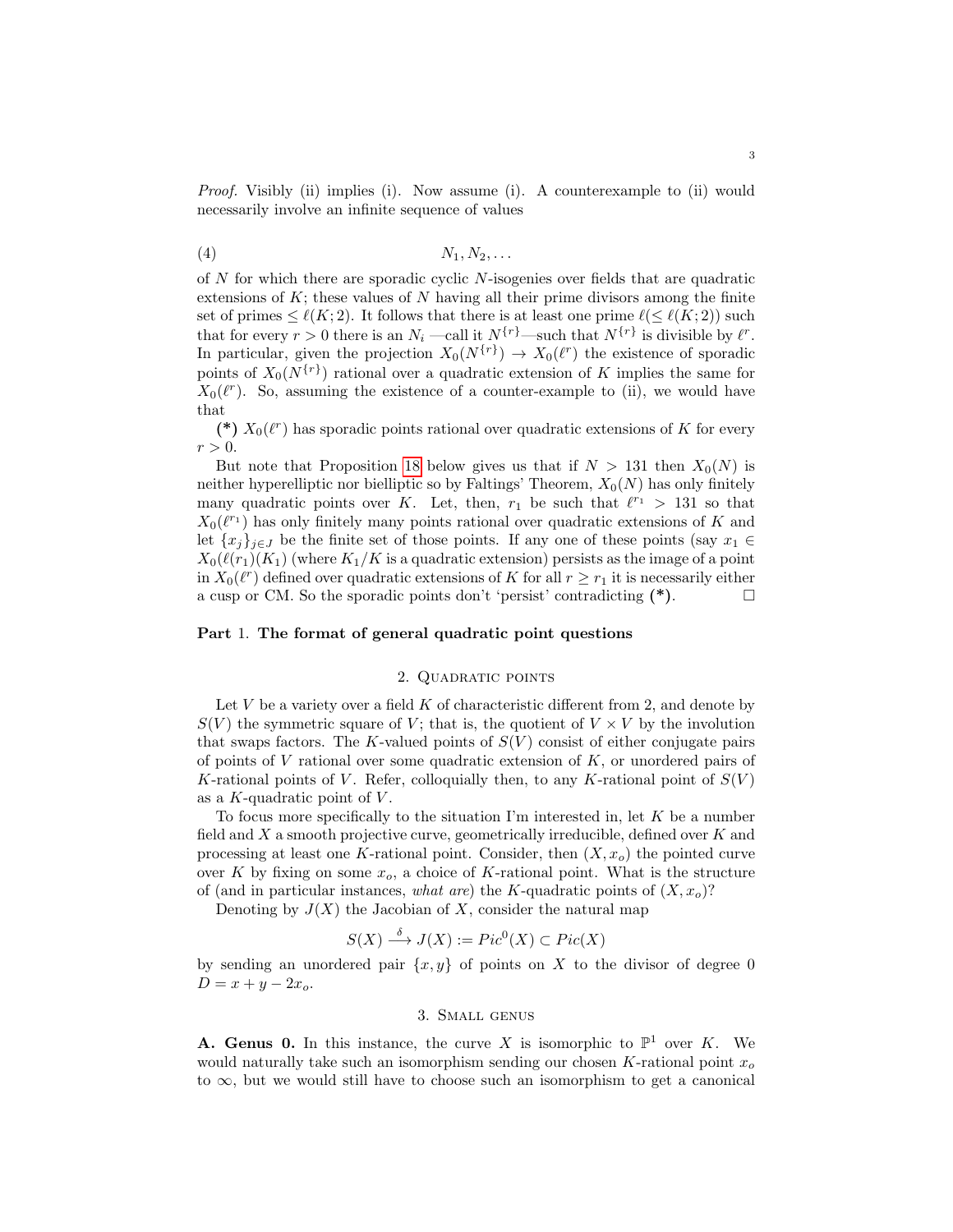isomorphism  $S(X) \simeq \mathbb{P}^2$ . So, the answer here is entirely explicit, given explicit equations for an isomorphism  $X \simeq \mathbb{P}^1$ , and, one might record this by saying: X has a single family of quadratic points parameterized by  $\mathbb{P}^2$ .

**B.** Genus 1. Here we may let  $E = X$  be the elliptic curve where the K-rational point  $x<sub>o</sub>$  is taken to be the origin. We have, by Riemann-Roch, that  $S(X)$  is then a " $\mathbb{P}^{1}$ "-bundle over E, where the quotation-marks around the " $\mathbb{P}^{1}$ " is to indicate that the fiber over a point  $e \in E$  of this bundle is only isomorphic to  $\mathbb{P}^1$ , and is more explicitly described as the quotient by the unique involution  $\sigma_e$  of E that has e as one of its fixed points. The structure of the set of  $K$ -quadratic points of  $X$  then depends on the Mordell-Weil group of  $E$ , in that for each point  $e$  of this Mordell-Weil group there is a linear system of  $K$ -quadratic points of  $X$  parametrized by the K-rational points of the genus zero curve:  $X/\{\text{action of } \sigma_e\} = E/\{\text{action of } \sigma_e\}.$ 

4. GENUS 
$$
\geq 2
$$

<span id="page-3-0"></span>Let the genus of X be  $\geq 2$ . There are two possibilities:

• X is not hyperelliptic. In this case  $\delta$  maps  $S(X)$  isomorphically onto a closed (2-dimensional) subscheme, denoted  $\tilde{S}(X)$ , in the Jacobian,  $J(X)$ :

$$
\delta: S(X) \stackrel{\simeq}{\to} \tilde{S}(X) \subset J(X).
$$

- $X$  is hyperelliptic. Let
	- (i)  $\sigma: X \to X$  be the (unique) hyperelliptic involution;
	- (ii) define the class  $e := [x + \sigma(x) 2x_0] \in J(X)$  (which is independent of the choice of  $x$ ); and consider
	- (iii)  $X \stackrel{h}{\rightarrow} X/\{\text{action of } \sigma\} =: \mathcal{P}$  the degree two mapping (to  $\mathcal{P}$ , the genus zero quotient). The involution  $\sigma$  is call the *hyperelliptic involution* of X.

Form the sequence of mappings

$$
X \xrightarrow{g} X \times X \to S(X) \xrightarrow{\delta} J(X)
$$

defined by  $g: x \mapsto (x, \sigma(x))$  and where the middle morphism is the natural one: passage to the quotient by the involution of  $X \times X$  that switches factors. We have a commutative diagram:



Here the "Weierstrass points" comprise the intersection of the two copies of  $X$ in  $X \times X$  as in the diagram.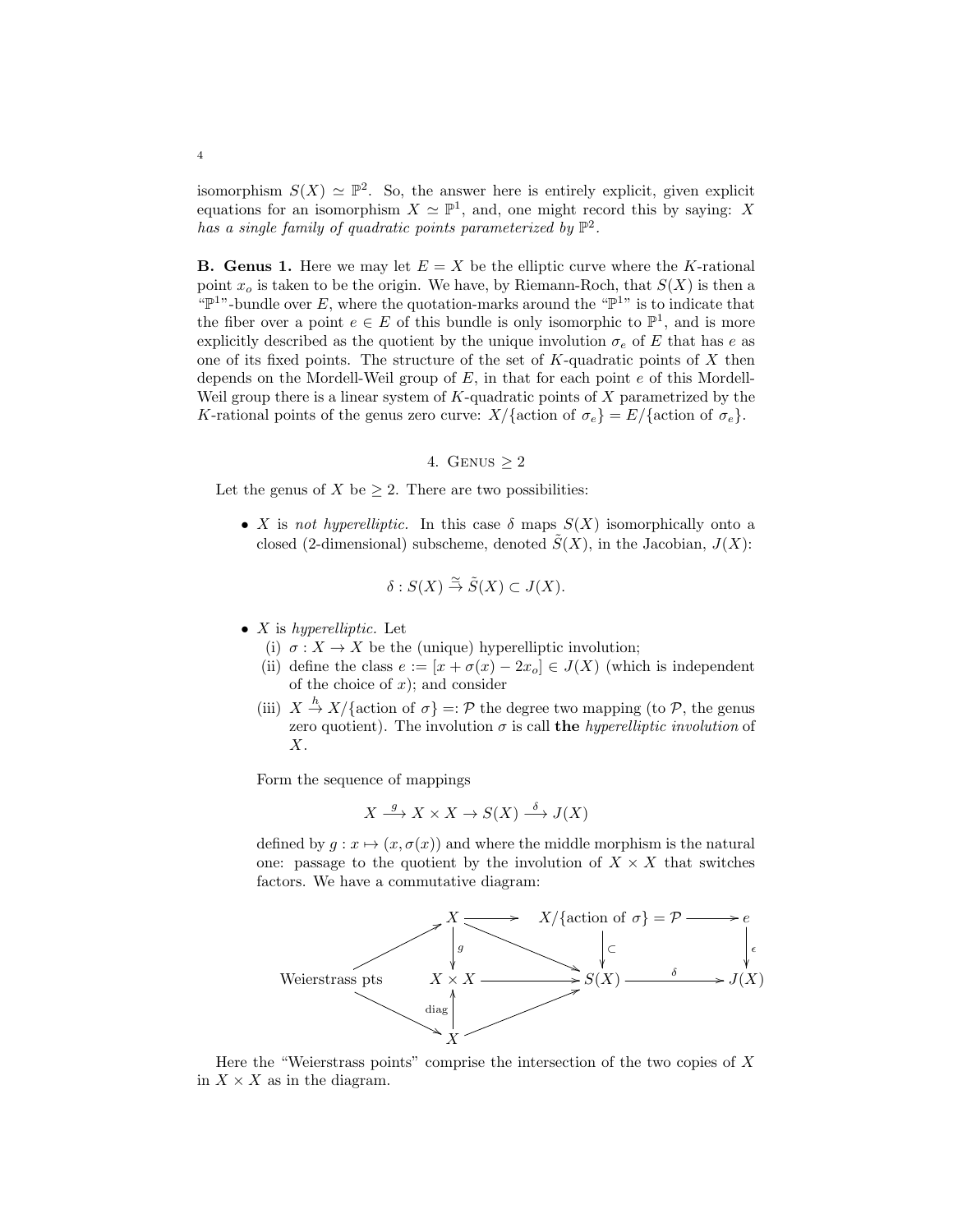### Proposition 5. We have a diagram:



Here,  $\tilde{S}(X)$  is a closed (2-dimensional) subscheme of  $J(X)$  and  $S(X)$  may be described as a blow-up of  $\tilde{S}(X)$  at the point  $e \in \tilde{S}(X)$ . (So, if the genus g is equal to 2 then  $\tilde{S}(X) = J(X)$ .

Recalling Faltings Theorem, we have that the Zariski closure of the set of Krational points of  $S$  (in either case described above) is a finite union of translates of abelian subvarieties  $\cup_i A_i$  and a finite set of isolated points. Given that  $\tilde{S}$  is just an abelian surface, there are only two possibilities: the abelian varieties might be elliptic curves—and this can happen only if the curve  $X$  can be covered by a bielliptic curve—or this "finite union of abelian varieties" is the single, entire abelian surface  $J(X)$ , and this can happens only if the genus of X is 2.

#### 5. HYPERELLIPTIC AND BIELLIPTIC COVERS OF CURVES OF GENUS  $>1$

<span id="page-4-0"></span>Except for the case of curves of genus  $g = 2$  (which we will discuss separately below) by 'family' of quadratic points (over  $K$ ) we will mean a' family of points of  $X$ , defined over quadratic extensions of  $K$ , the family being parameterized by the K-rational points of a ('parameter') curve of genus 0 or 1 via a degree two correspondence (defined over  $K$ ) of this parameter curve covering X. That is, such a family F comes from a nonconstant mapping  $f: Y \to X$  (over K) where Y is a curve that is a degree two cover of B, a curve of genus  $\leq$  1—and, in particular, Y is either hyperelliptic or bielliptic (or both). For simplicity of terminology we will call a curve over K bielliptic if it admits a mapping defined over K to a curve of genus 1. The family F is the image under f of  $\mathcal{F}_{Y/B} :=$  the pullback to Y of  $B(K)$ , the set of  $K$ -rational points of  $B$  as illustrated in the diagram:

<span id="page-4-1"></span>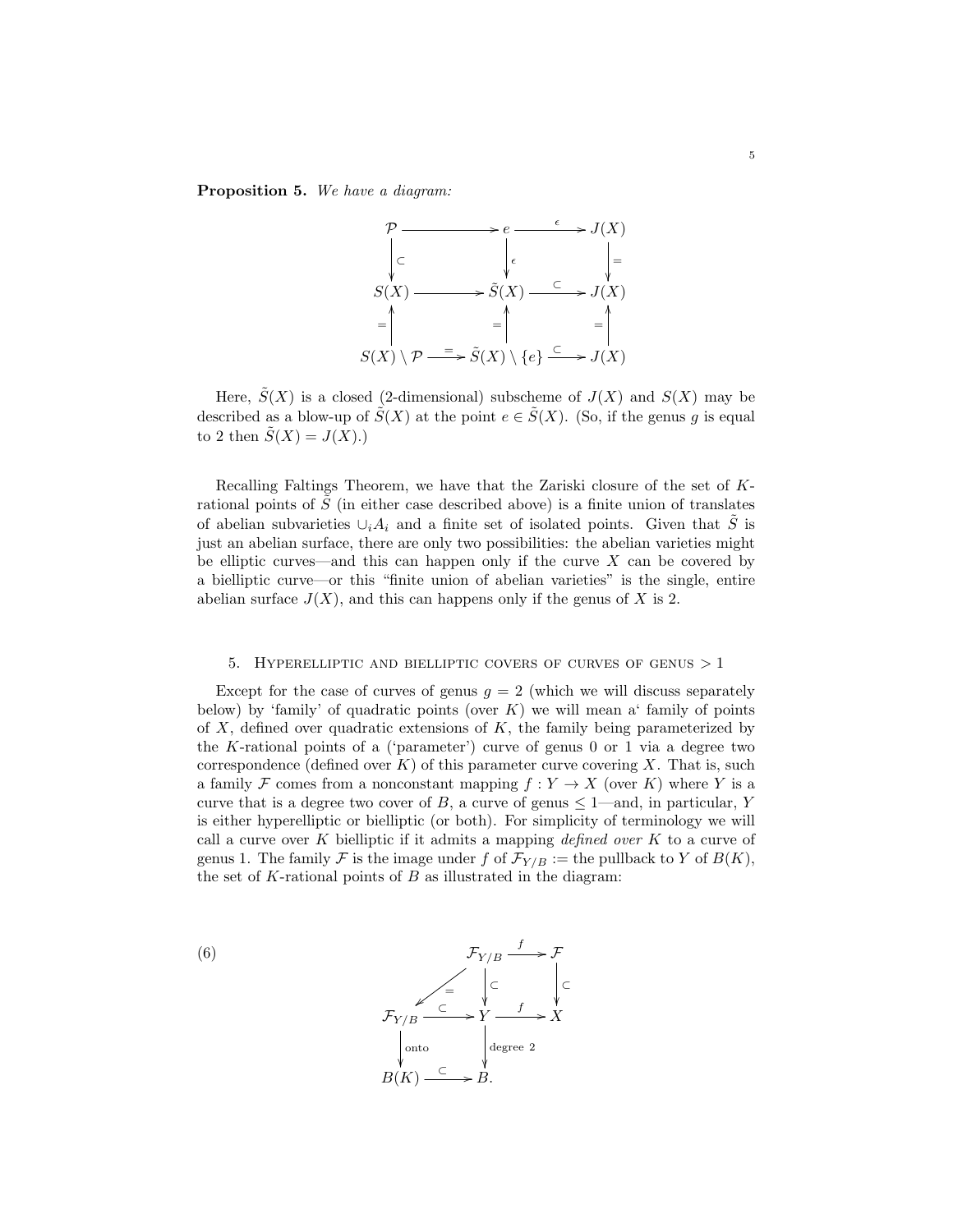Note that if  $B$  is of genus 1 and has a finite (nonempty) set of  $K$ -rational points, it may be a stretch to call  $\mathcal F$  (parametrized by the finitely many elements of  $B(K)$ ) a family but we'll do that, just to keep from having to distinguish whether  $B(K)$ is finite or infinite; i.e., to keep the discussion as brief as possible.

**Proposition 7.** Let X be a curve of genus  $> 1$  defined over a number field K. Let  $Y \stackrel{f}{\longrightarrow} X$  be a (nonconstant) mapping defined over K.

- If Y is hyperelliptic then so is X, and the mapping f is equivariant with respect to the hyperelliptic involutions of X and Y .
- If Y is bielliptic over K —i.e., if there is a degree two mapping Y  $\rightarrow$ E where E is an elliptic curve defined over  $K$ —then X is bielliptic or hyperelliptic.

Proof. As Joe Harris and Filip Najman explained to me, the first item—at least without the equivariance statement—is classical. Namely, assume that we have a hyperelliptic cover,  $Y \stackrel{f}{\longrightarrow} X$ , of a curve X of genus > 1. Let  $K(Y)/K(X)$  be the field extension of the fields of rational functions on Y and on X respectively—the injection of  $K(X)$  into  $K(Y)$  given by the mapping f (the base field is our number field K). Let  $h \in K(Y)$  be a rational function that parametrizes a degree two map of Y onto a curve of genus 0. Since Y is hyperelliptic, such a rational function exists. Then elementary considerations shows that the norm  $g := N_{K(Y)/K(X)}(h) \in K(X)$ parametrizes, similarly, a degree two mapping from  $\overline{X}$  to a curve whose rational function field is  $K(g)$ , i.e., a curve of genus zero as well. So  $Y \stackrel{f}{\longrightarrow} X$  is a mapping of hyperelliptic curves.

To check equivariance of  $f$  relative to the hyperelliptic involutions, it suffices to extend the basefield K (to anything, e.g,  $\mathbb{C}$ ). We may embed Y in its jacobian  $J_Y$  sending a Weierstrass point  $w \in Y$  to the origin, so that the hyperelliptic involution of Y is induced by the "inversion") mapping  $z \mapsto -z$  on  $J_y$ . Now letting  $u := f(w) \in X$  and embedding X into its jacobian  $J_X$  by sending u to the origin we get a commutative diagram

$$
\begin{array}{ccc}\nY & \stackrel{\subset}{\longrightarrow} & J_Y \\
\downarrow f & & \downarrow f \\
X & \stackrel{\subset}{\longrightarrow} & J_X\n\end{array}
$$

noting that the mapping  $J_Y \stackrel{f}{\longrightarrow} J_X$  is (a homomorphism of groups, and hence) is equivariant relative to inversion mappings. Since  $Y$  is stabilized by inversion and  $X$ is its image,  $X$  is also stabilized by inversion. Since the quotient of  $Y$  by inversion is a curve  $\mathcal{P}_Y$  of genus zero, and since the quotient of X by inversion,  $\mathcal{P}_X$ , is mapped onto by  $\mathcal{P}_Y$ , it follows that  $\mathcal{P}_X$  is also of genus zero, and consequently the inversion mapping of  $J_X$  restricted to X is the hyperelliptic involution of X. Consequently the mapping  $f$  is equivariant with respect to hyperelliptic involutions.

The second item is Proposition 1 of [\[20\]](#page-13-1). More specifically, consider a bielliptic curve  $\pi : Y \to B$  admitting a mapping to X as in Diagram [6.](#page-4-1) The induced (two-valued) mapping of B to X yields a single-valued mapping  $B \to S(X) \to$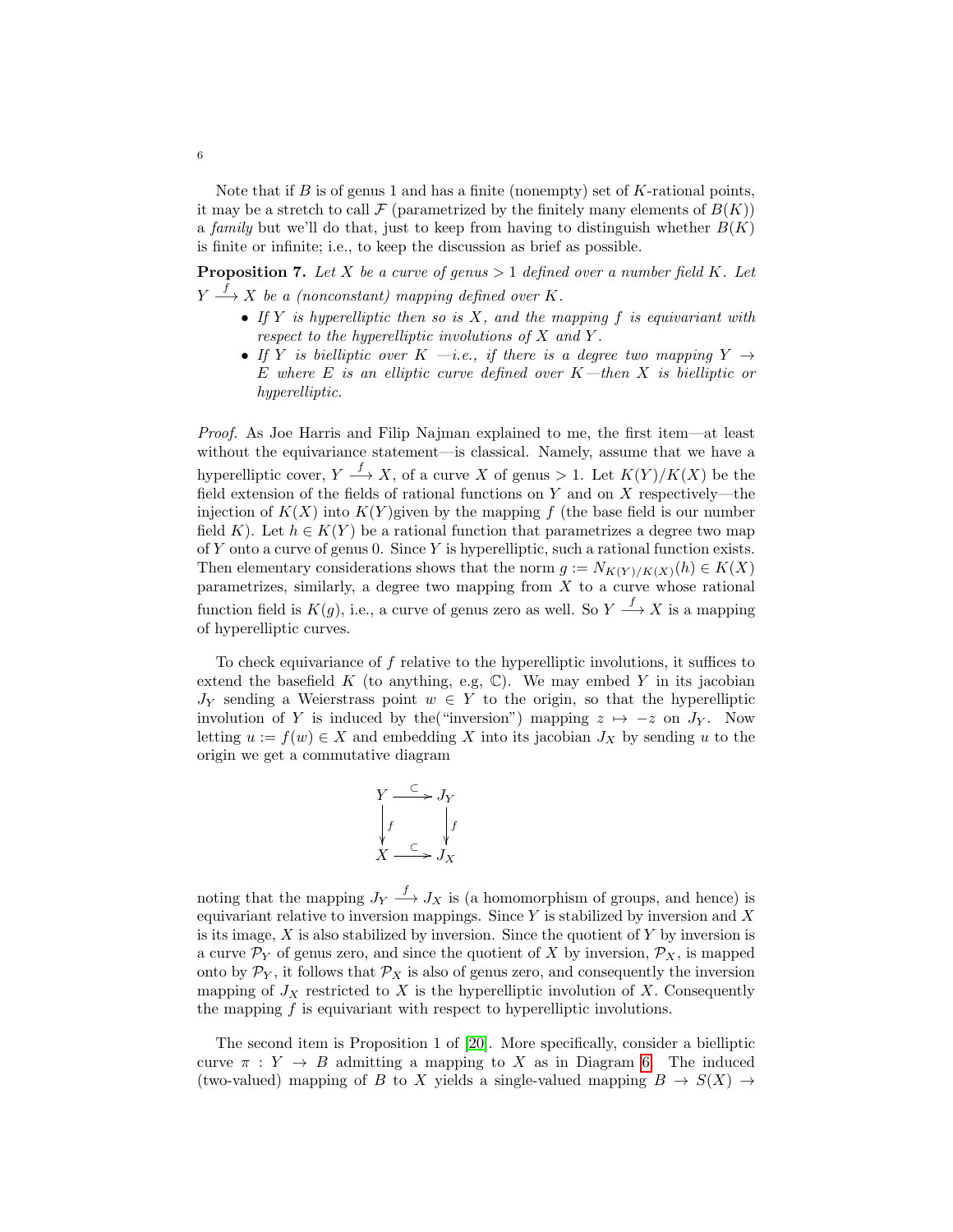$\tilde{S}(X)$ . If the composite morphism  $B \to \tilde{S}$  is trivial—which can only happen if X is hyperelliptic—the family of K-quadratic points parameterized by  $Y \rightarrow B$ would then be 'majorized' by the family of  $K$ -quadratic points parameterized by the hyperelliptic structure of  $X$ . If it is not trivial, then letting  $E$  denote the image of B in  $\tilde{S}$ , we have that  $E \subset \tilde{S} \subset J(X)$  is a curve of genus 1. Denote by  $Y_o \subset X \times X$ the 'pullback' of  $E$  to  $X\times X$  under the mapping

$$
X \times X \to S(X) \to \tilde{S}(X)
$$

where the scare-quotes indicate that—in the case where  $X$  is also hyperelliptic—if the pullback also contains the exceptional locus of  $S(X) \to S(X)$ , we discard that exceptional locus. We have a commutative diagram:

$$
Y \longrightarrow Y_o \longrightarrow X
$$
  
\n
$$
\downarrow \pi
$$
  
\n
$$
B \longrightarrow E.
$$

### 6. The method of 'quadratic' Chabauty

<span id="page-6-0"></span>The adjective "quadratic" will occur in two quite different senses in the discussion below. It is used on the one hand, in the phrase "quadratic points," as we have been discussing. But it is also used in the phrase "quadratic Chabauty" and there it is referring to a specific framework within the method of Chabauty-Coleman-Kim—a format that has been recently extremely successful to compute the full set of rational points for many curves of genus  $> 1$ . For this see the articles of Jennifer S. Balakrishnan, joint with Amnon Besser, Francesca Bianchi, Netan Dogra, Jan Steffen Müller, Jan Tuitman and Jan Vonk listed as  $[2]$  [\[3\]](#page-12-2) and [\[4\]](#page-12-3) in the bibliography below.

I want to thank Jackson Morrow for his comments about quadratic Chabauty specifically related to symmetric powers, and for suggesting the following references:

- (i) Samir Siksek (cf. [\[32\]](#page-13-2)) has adapted the Chabauty-Coleman-Kim method to symmetric powers of curves—particularly relevant for us being the symmetric square of curves; see for example the two examples he works out in loc. cit. for curves  $X$  of genus 3 whose jacobians have Mordell-Weil rank 1.
- (ii) See also Jennifer Park's [\[29\]](#page-13-3) Effective Chabauty for symmetric powers of curves, in which tropical geometry is used with symmetric power Chabauty.
- (iii) In the article [\[19\]](#page-13-4) of Joseph Gunther and Jackson Morrow the focus is on the "unexpected points" of hyperelliptic curves (e.g.,  $X_0(29)$  is an example chosen). In that article the work of Bhargava and Gross on average ranks of Jacobians of hyperelliptic curves together with the work of Park (loc. cit.) is used to get statistical density bounds on unexpected points (conditional on a certain hypothesis being met).
- (iv) Let K be a number field and  $\mathcal{O}_K$  its ring of integers. If  $X \hookrightarrow J(X)$  is a choice of embedding over  $K$  of a curve  $X$  of genus  $> 1$  to its jacobian  $J(X)$ , denote by  $\mathcal{X} \subset \mathcal{J}$  the natural extension of this over  $\mathcal{O}_K$ , where  $\mathcal{J}$ is the Néron model of  $J(X)$  and X is the corresponding model of X over

 $\Box$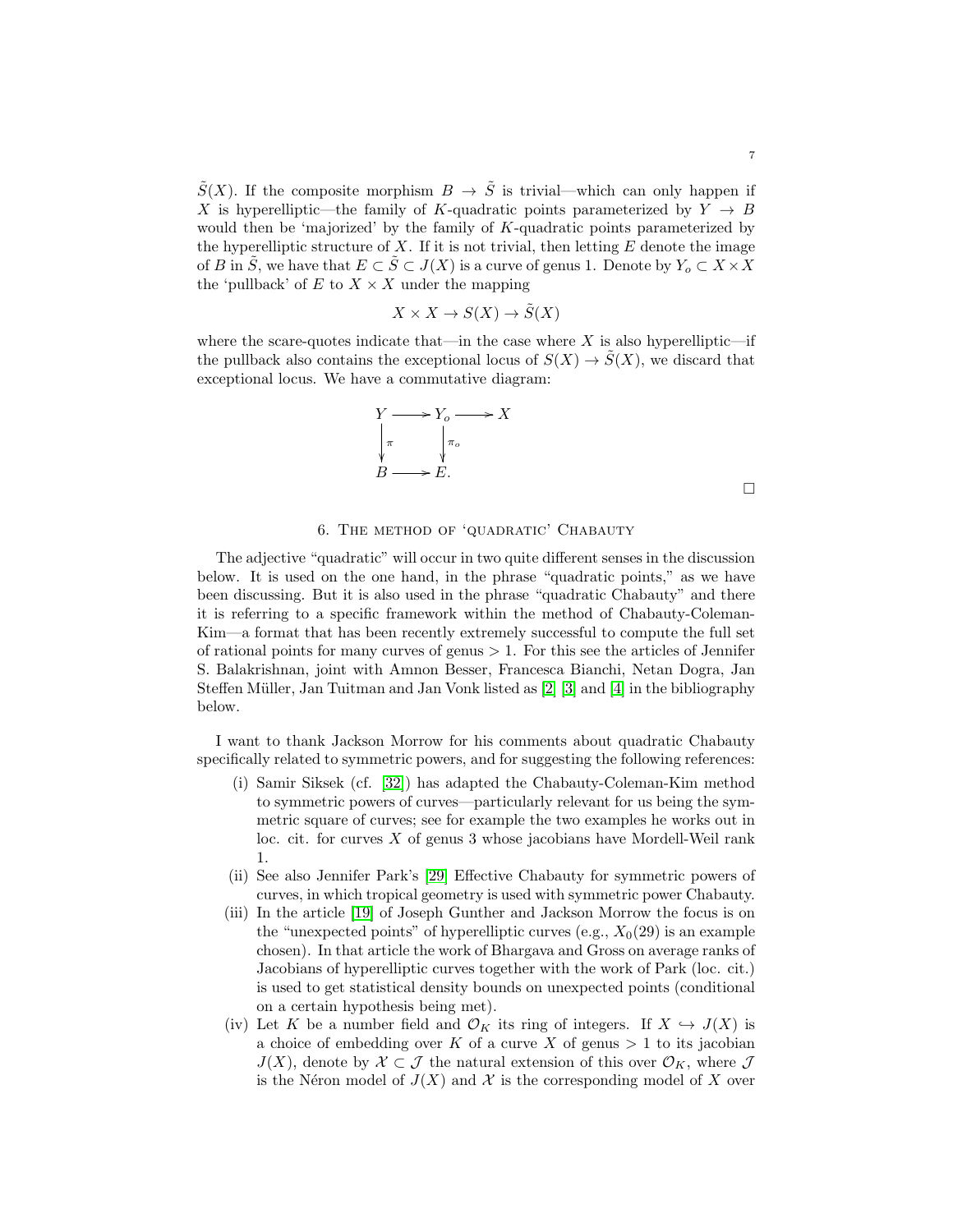$\mathcal{O}_K$ . If there is a projection (defined over  $\mathcal{O}_K$ )  $\mathcal{J} \to \mathcal{A}$  where  $\mathcal{A}$  is an abelian scheme whose generic fiber over  $K$  has finite Mordell-Weil group, and such that the composite morphism  $\mathcal{X} \rightarrow \mathcal{A}$  satisfies a certain "formal immersion" condition, one is in a convenient setting to (at times) be able to compute quadratic ( and higher— but reasonably low—degree) rational points on  $X$ . This is addressed, for example, in section 3 (see, in particular Theorem 3.2) of the paper of Maarten Derickx, Sheldon Kamienny, William Stein and Michael Stoll [\[14\]](#page-13-5)<sup>[3](#page-7-1)</sup>

(v) The method of symmetric square Chabauty-Coleman was also employed in work of Ozman-Siksek and Box, which will be referred to in Section [11](#page-10-0) below. See also [\[34\]](#page-13-6).

# 7. Summary

<span id="page-7-0"></span>Recalling that  $(X, x_0)$  is a pointed curve of genus  $> 1$ , the K-rational quadratic points of  $X$  are of these possible types:

- If  $X$  is hyperelliptic where the quotient by the hyperelliptic involution is isomorphic over K to  $\mathbb{P}^1$  and the point is a member of the family of K-quadratic points of  $X$  parametrized by the K-rational points of  $\mathbb{P}^1$ .
- If X can be covered by a bielliptic curve—or equivalently if there is an elliptic curve E contained in  $S(X)$ —and the point is a member of the family of  $K$ -quadratic points of  $X$  parametrized by the  $K$ -rational points of E.
- If the genus of  $X$  is 2 and the point is a member of the family of  $K$ -quadratic points of X parametrized by the K-rational points of  $J(X)$  and finally:
- the (finitely many) K-quadratic points of X that don't fit into any of the frameworks listed above.

**Definition 8.** Call this finite set of points  $Isol(X; K)$ , the set of **isolated** quadratic points<sup>[4](#page-7-2)</sup> of X.

Following [\[11\]](#page-13-7) and [\[12\]](#page-13-8) one might ask:

**Question 9.** For any genus  $g \geq 3$  is there a finite upper bound  $U(g)$ such that for any number field  $K$  there are only finitely many different  $K$ isomorphism classes of curves over K of genus g such that  $|Isol(X;K)| >$  $U(g)$ ?

<span id="page-7-1"></span><sup>&</sup>lt;sup>3</sup>The method involving the "formal immersion" condition is also used in the preprint ([\[15\]](#page-13-9) Sporadic Cubic Points) of Maarten Derickx, van Hoeij Etropolski, Jackson Morrow, and Zureick-Brown to complete the classification of torsion subgroups appearing for elliptic curves over cubic number fields. They use the formal immersion criterion specifically to determine the rational points of  $X_1(65)$  and  $X_1(121)$ .

<span id="page-7-2"></span><sup>&</sup>lt;sup>4</sup>I'm calling these "isolated" because I've already use the adjective "sporadic" to mean something a bit different in the question framed in the introduction above.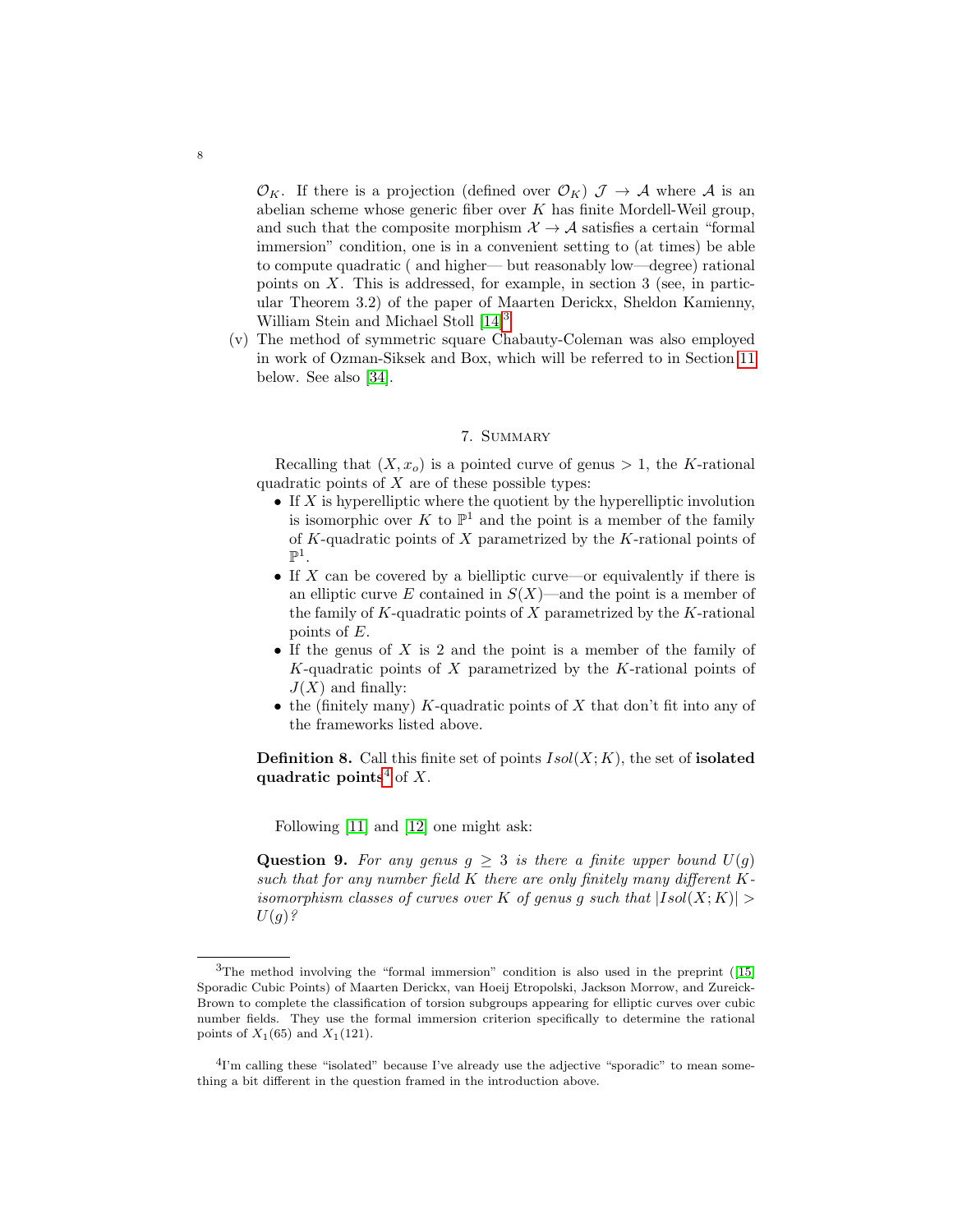## <span id="page-8-1"></span><span id="page-8-0"></span>Part 2. Modular Curves

## 8. CM N-isogenies

**Definition 10.** A CM  $N$ -isogeny defined over a field  $K$  is an endomorphism (defined over  $K$ ) of an elliptic curve with kernel equal to a cyclic group of order N.

**Remarks 11.** (a) Any elliptic curve admitting a CM N-isogeny (for  $N >$ 1) is a CM elliptic curve.

(b) Let E be a CM elliptic curve with ring of endomorphisms (over  $K$ ) equal to  $\mathcal{O} \subset F$ , where F is a quadratic imaginary field, and  $\mathcal{O}$  is an order in F. For any prime p for which there exists an element  $\pi \in \mathcal{O}$ such that  $N_{F/\mathbb{Q}}(\pi) = p$ , and for any positive number r, multiplication by  $\pi^r$  gives us a mapping  $E \stackrel{\pi^r}{\longrightarrow} E$  that is a cyclic (CM) isogeny of degree  $p^r$  rational over K. So, any such CM-elliptic curve admits an infinite chain of cyclic isogenies each of degree p (for  $r = 1, 2, 3, \ldots$ ):

(12) 
$$
\dots E \stackrel{\pi}{\longrightarrow} E \stackrel{\pi}{\longrightarrow} \dots E \stackrel{\pi}{\longrightarrow} E,
$$

<span id="page-8-2"></span>and combining to produce cyclic  $(CM)$  isogenies (from  $E$  to  $E$ ) of degree  $p^r$  rational over K for any  $r > 0$ .

(c) There's a sort of converse to the previous item:

<span id="page-8-3"></span>**Proposition 13.** Let  $E$  be an elliptic curve over a number field  $K$ . If p is a prime number for which  $E$  has cyclic isogenies of degree  $p^r$ defined over K for all  $r > 0$  then E is a CM elliptic curve and the isogenies are of the form displayed in Equation [12](#page-8-2) above.

*Proof.* This follows from Serre's open image theorem ([\[31\]](#page-13-10)).  $\Box$ 

For recent results—with base equal to  $K = \mathbb{Q}$  but regarding the general problem of classifying the (isomorphism classes of) subgroups in  $GL_2(\mathbb{Q}_\ell)$  arising as the image of the Galois representation given by Galois action on  $\ell$ -power torsion of elliptic curves over  $\mathbb{Q}$ —see the work of Rouse, Sutherland, Zureick-Brown and Voight in [\[30\]](#page-13-11) (and see the bibliography there).

(d) An equivalent formulation of Proposition [13](#page-8-3) is:

**Corollary 14.** For every number field  $K$  and prime number  $p$  there exists a positive number  $r(K; p)$  such that if  $r > r(K; p)$  the Krational points of the modular curve  $X_0(p^r)$  are either cusps or CMpoints associated to cyclic isogenies of degree  $p^r$  of the form displayed in Equation [12](#page-8-2) above.

*Proof.* If r is sufficiently large  $X_0(p^r)$  is of genus > 1 so it has only finitely many K-rational points. Consider mappings  $X_0(p^{r+1}) \longrightarrow$  $X_0(p^r)$  given by the natural 'forgetful mapping'  $\phi : (E, C_{p^{r+1}}) \mapsto$  $(E, C_{p^r})$  where  $C_{p^r}$  is a cyclic subgroup of the p<sup>r</sup>-torsion points of E,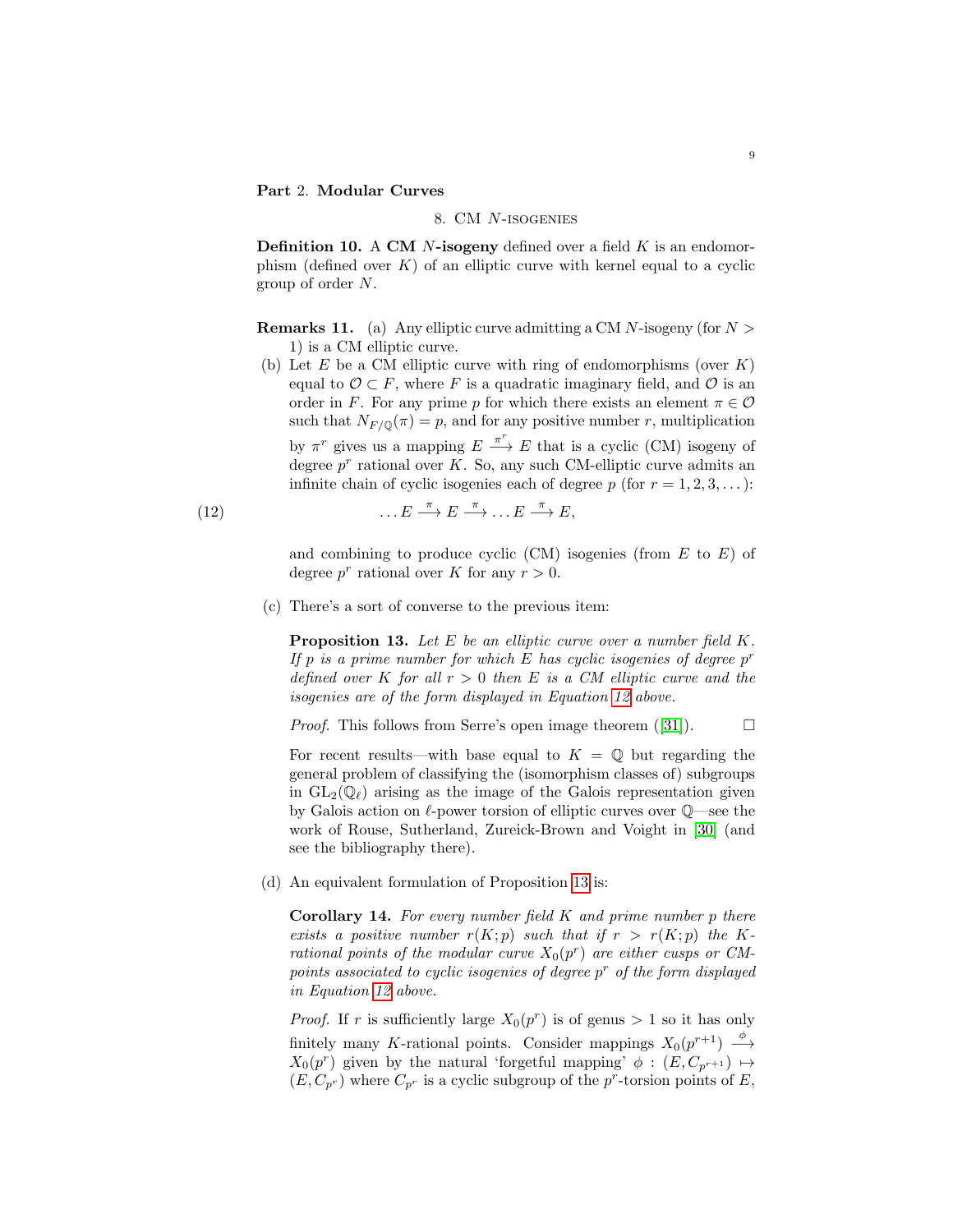and the comparisons between the r-th level and the next level is as follows.



We get the chain of mappings of sets (*finite sets*, once  $r$  is sufficiently large)

$$
\ldots X_0(p^{r+1})(K)^* \stackrel{\phi}{\longrightarrow} X_0(p^r)(K)^* \stackrel{\phi}{\longrightarrow} \ldots
$$

where the superscript ∗ means that we are forming the complement of the subset consisting of CM-points and cusps. It follows that either  $X_0(p^r)(K)^*$  is empty for  $r \gg 0$  or else there is an elliptic curve E possessing cyclic  $p^r$ -isogenies defined over K for all  $r$ —and this would contradict Proposition [13.](#page-8-3)

## 9. The Families

- <span id="page-9-0"></span>• Quadratic points of the family  $X_1(N)$  for  $(N \geq 1)$  have been largely classified and understood (see [\[25\]](#page-13-12) and the results of Sheldon Kamienny: [\[7\]](#page-12-4), [\[9\]](#page-13-13), [\[10\]](#page-13-14). For an extensive discussion of the results regarding the finite number of conductors N for which  $X_1(N)$  has a quadratic (or rational) point that is not a cusp (explicitly:  $1 \le N \le 18$ ;  $N \ne 17$ ) see [\[30\]](#page-13-11); see that article as well for its very useful bibliography. See also [\[21\]](#page-13-15)).
- Q-rational points the family  $X_0(p^+)$ . This is a case where the MWrank of the Jacobean is a positive multiple of the genus, and often the MW-rank is equal to the genus and therefore presents a natural example to study using quadratic Chabauty. See [\[2\]](#page-12-1), [\[3\]](#page-12-2); also [\[4\]](#page-12-3). For recent results about quadratic points on 'nonsplit Cartan' modular curves, see [\[26\]](#page-13-16).

# <span id="page-9-1"></span>10. Sporadic (quadratic) points coming from rational points ON QUOTIENTS OF  $X_0(N)$  by INVOLUTIONS

Specifically, see the papers<sup>[5](#page-9-2)</sup> of Noam Elkies [\[16\]](#page-13-17) and Stephen Galbraith— [\[17\]](#page-13-18) and [\[18\]](#page-13-19)  $\sim$  (2000)— on rational points on  $X_0(N)^+$ ; also [\[8\]](#page-13-20).

Denote by  $\nu(N) = \nu$  the number of distinct prime factors of N, and let  $W(N)$  be the subgroup of automorphisms of the curve  $X_0(N)$  generated by its r Atkin-Lehner involutions. Elkies, in [\[16\]](#page-13-17) defines  $X^*(N)$  to be the quotient of  $X_0(N)$  by  $W(N) \simeq \mathbb{Z}/2\mathbb{Z})^r$ . We have

$$
X_0(N) \quad \longrightarrow \quad X_0^+(N) = X_0(N)/\{\sim w_N\}) \quad \longrightarrow \quad X^*(N)
$$

Here  $w_N$  is the fundamental Atkin-Lehner involution and any rational point on  $X_0^+(N)$  gives us a quadratic point on  $X_0(N)$ .

10

 $(15)$ 

<span id="page-9-2"></span><sup>5</sup> I want to thank Abbey Bourdon for suggesting them.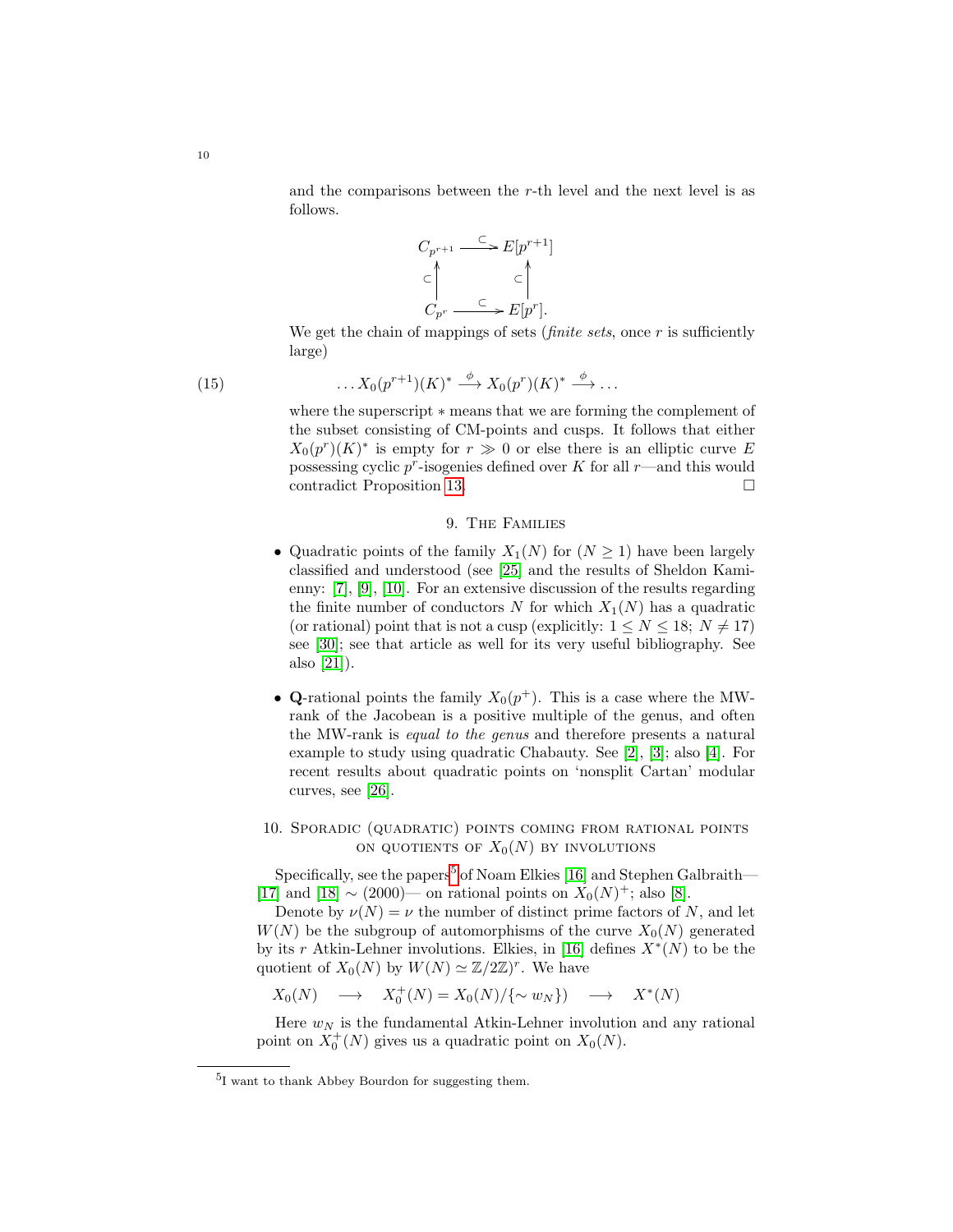Elkies ([\[16\]](#page-13-17)) point out that when the curve  $X^*(N)$  is hyperelliptic (for example, when it is of genus 2) then its hyperelliptic involution may take a cusp or CM point to an unexpected rational point on  $X^*(N)$  and this happens for  $N = 191$ , the largest prime for which  $X^*(N)$  has genus 2.

Elkies goes on to say:

I made the rash conjecture. . .that this might be the only source of rational points on  $X^*(N)$  other than cusps and CM points, once the genus of  $X^*(N)$  exceeds 1. But this guess was disproved by S. Galbraith [\[17\]](#page-13-18), [\[18\]](#page-13-19) who computed explicit models for many curves  $X^*(N)$  and found rational non-CM points and noncuspidal points on the curves  $X^*(N)$  for  $N = 137$  and  $N = 311$  (with  $X^*(N)$  of genus 4 in both cases)...

In communication with Maarten Derickx, I learned that he and Michael Stoll are preparing an article that prove that for primes in a large range, i.e. for a certain number  $n \ll 1,000,000$  (that they are at present trying to optimize) and for primes p such that  $n < p < 1,000,000$  all quadratic points on  $X_0(p)$  actually come from  $X_0(p)^+$ . They also conjecture (in a slightly weaker format) that the question posed at the beginning has a positive answer. Namely, they conjecture that for integers  $N \gg 0$  all quadratic points on  $X_0(N)$  come from rational points on  $X_0(N)^+$ .

# <span id="page-10-0"></span>11. References to some of the literature about quadratic points on  $X_0(N)$  over  $\mathbb Q$ .

Given that so much interesting work is currently going on in the actual computation of quadratic points on 'interesting' curves, I found it helpful to do some personal bookkeeping and collect what's known today—so that one can add to it as further things become known. I'm not at all sure that I have a complete current record even for the families of curves I want to think about—how could I?—things are moving; but here's an attempt, as well as some questions. First:

There are the two parameters over which one might quantify such questions:

- (i) We might fix the quadratic field  $K$  and vary  $N$ ; or
- (ii) fix  $N$  and vary the quadratic field  $K$ .

A. Fixing the quadratic field  $K$ . Here there is significant recent progress; specifically focusing on isogenies of prime degree:

**Definition 16.** The set  $Isog.Prime.Deg(K)$  is the set of prime numbers p for which there exists an elliptic curve  $E$  defined over a number field  $K$  possessing a K-rational p-isogeny.

See the detailed the discussion in [\[6\]](#page-12-5) describing the recent work of David, Larson-Vaintrob, Momose, Bruin-Najman, Ozman-Siksek, and Box regarding this question; see also his intriguing Theorem 1.10:

Theorem 17. (Bar) Assuming GRH, we have the following.

*Isog.Prime.Deg*( $\mathbf{Q}$ ( √  $(7)) = Isog.Prime. Deg(Q)$ √  $\overline{-}10))$ ) = Isog.Prime.Deg(**Q**),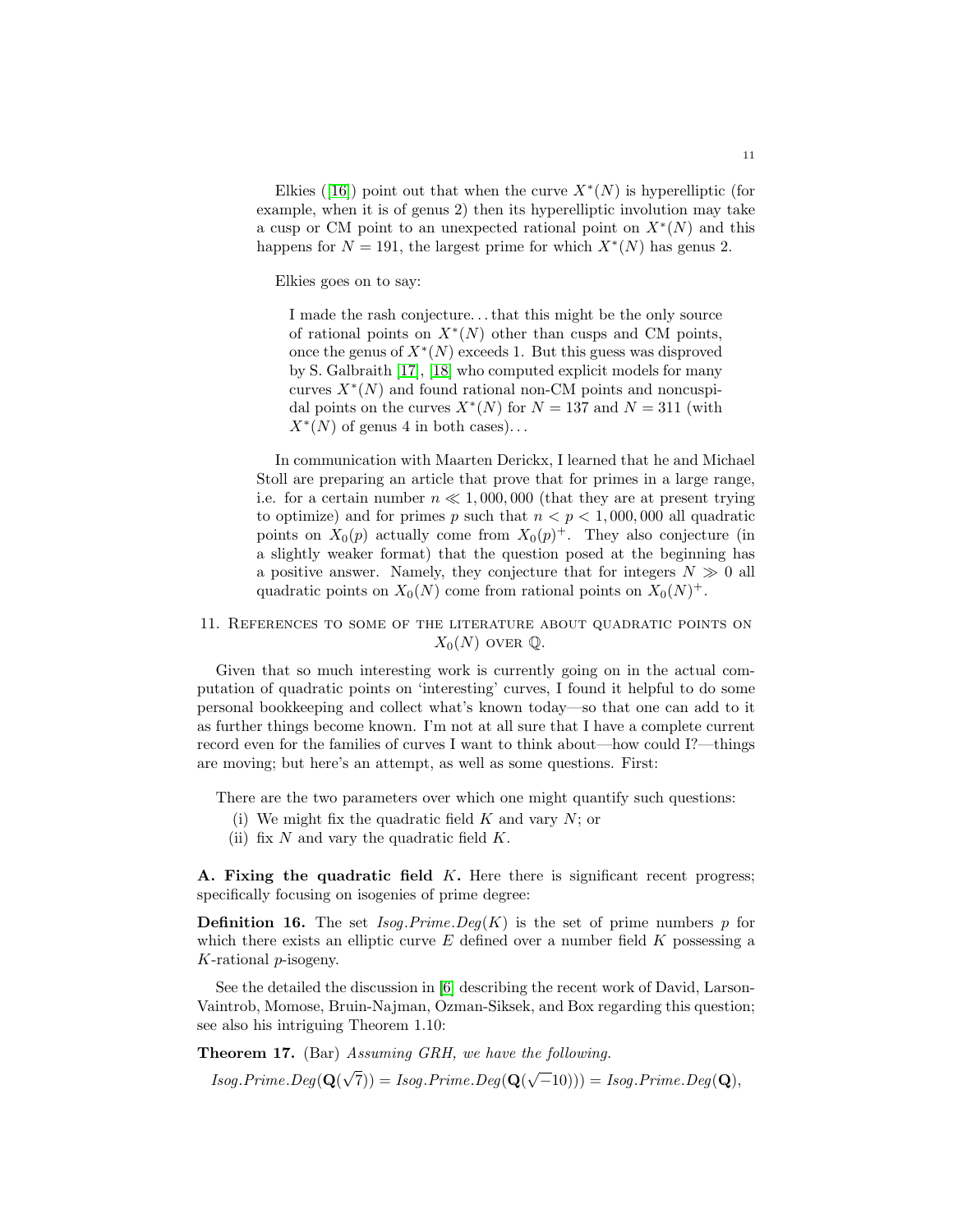and  $Isog.Prime.Deg(Q)$ √  $(-5)) = Isog.Prime. Deg(\mathbf{Q}) \sqcup \{23\}.$ 

# B. Some literature about quadratic points in  $X_0(N)$  in the cases where  $X_0(N)$  is hyperelliptic, bielliptic, or both.

A classical theorem of Ogg [\[27\]](#page-13-21) gives the nineteen values of N for which  $X_0(N)$ is hyperelliptic (we take hyperelliptic to require that the genus is  $> 1$ ):

| $N:$ 22 23 26 28 29 30 31 33 35 37             |  |  |  |  |  |
|------------------------------------------------|--|--|--|--|--|
| genus: $2 \t2 \t2 \t2 \t2 \t3 \t3 \t3 \t3 \t2$ |  |  |  |  |  |
| $N:$ 39 40 41 46 47 48 50 59 71                |  |  |  |  |  |
| genus: 3 3 3 5 4 3 2 5 6                       |  |  |  |  |  |

The levels  $N$  that appear in boldface above are those values of  $N$  such that  $X_0(N)$  is bielliptic as well as hyperelliptic. All sporadic quadratic points for any of those modular curves  $X_0(N)$  (except for  $X_0(37)$ ) have been computed by Peter Bruin and Filip Najman in their article [\[10\]](#page-13-14) (which has other interesting results as well). The case of  $X_0(37)$  is taken care of in Josha Box's paper [\[9\]](#page-13-13), in which all sporadic quadratic points have also been computed for the curves  $X_0(N)$  with  $N = 43, 53, 61, 65$ , these being bielliptic curves covering elliptic curves of positive Mordell-Weil rank.

<span id="page-11-0"></span>**Proposition 18.** These are the values of N for which  $X_0(N)$  is of genus  $> 1$  and bielliptic (over Q):

|  |  |  |  |  |  | 26 30 34 35 37 38 39 40 43 44 45 48 50 51 53   |  |
|--|--|--|--|--|--|------------------------------------------------|--|
|  |  |  |  |  |  | 54 55 56 61 62 64 65 69 79 83 89 92 94 101 131 |  |

*Proof.* If  $X_0(N)$  (of genus > 1) is bielliptic —i.e., if there is an involution

 $\sigma: X_0(N) \to X_0(N)$ 

defined over Q with quotient of genus 1, denoting

(19) 
$$
E := X_0(N)/\{\text{action of }\sigma\}
$$

we have that  $E$  is an elliptic curve of conductor  $N$  and of modular degree 2, and the induced mapping  $X_0(N) \to E$  exhibits  $X_0(N)$  as bielliptic over Q.

Conversely, given an elliptic curve  $E$  of conductor  $N$  of modular degree 2 we get that  $X_0(N)$  is bielliptic with the natural modular uniformization  $X_0(N) \to E$ expressing  $X_0(N)$  as bielliptic over  $\mathbb Q$ .

So the modular curve  $X_0(N)$  is bielliptic if and only if there is an elliptic curve of conductor  $N$  with modular degree equal to 2. By a theorem of Harris and Silverman [\[20\]](#page-13-1) we have that if  $N > 344$  the modular curve  $X_0(N)$  is not (hyperelliptic or) bielliptic.

I thank John Cremona and William Stein for pointing to databases of elliptic curves going their modular degrees<sup>[6](#page-11-1)</sup>. The list in Proposition [18](#page-11-0) is precisely the list

<span id="page-11-1"></span><sup>6</sup>John Cremona wrote: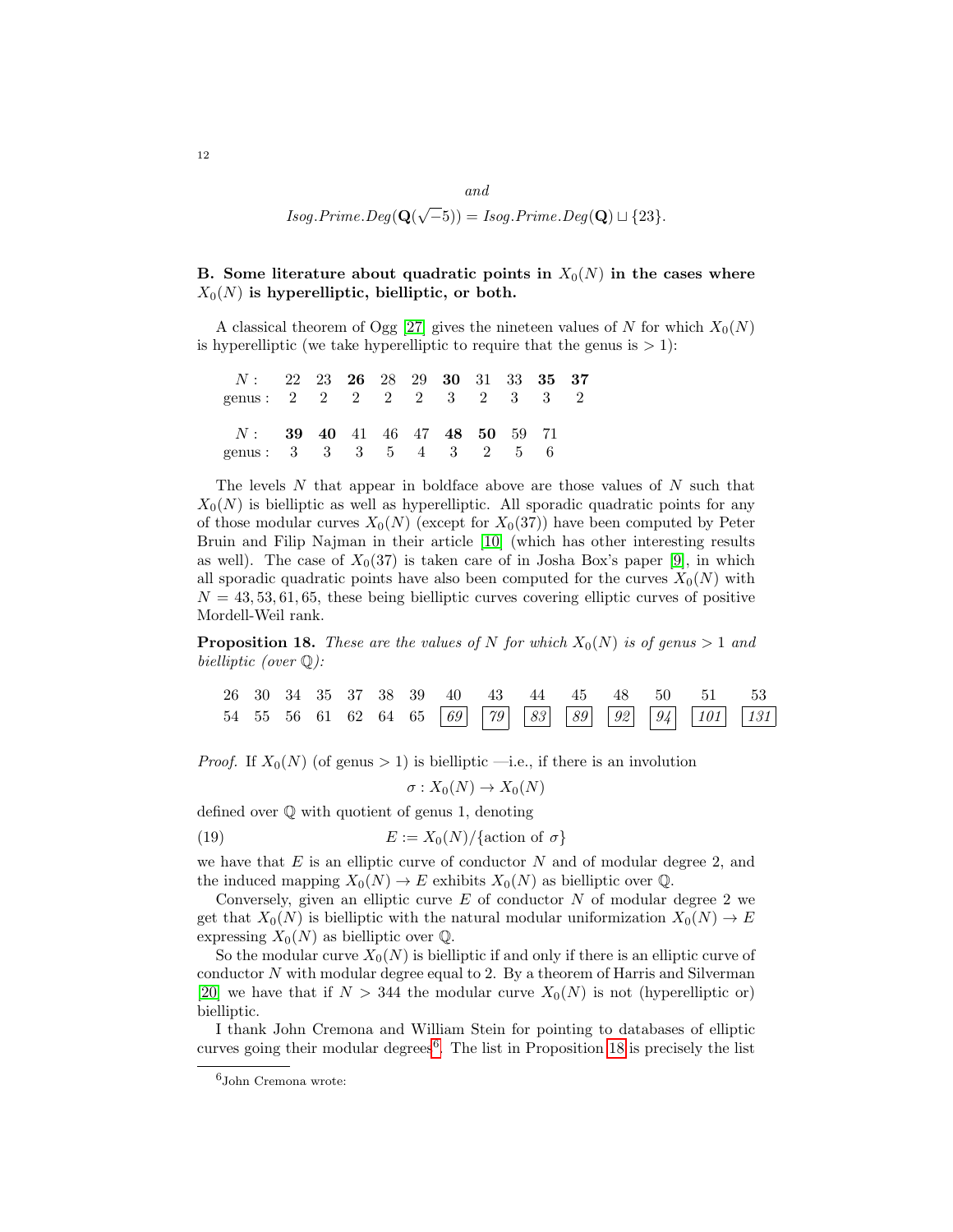of values of  $N < 345$  that are levels of elliptic curves with modular degree 2. So, by [\[20\]](#page-13-1) these are all values of N with modular degree 2.

#### Remarks 20.

- (i) For all but five values of N in this list  $(N = 26, 38, 37, 50, 54)$  the modular curve  $X_0(N)$  has a unique elliptic curve quotient with modular degree 2 and this elliptic curve is listed as Na1 in the Cremona or LMFDB database.
- (ii) For  $N = 26, 37, 50$  the modular curve  $X_0(N)$  has two elliptic curve quotients with modular degree 2, these being listed as Na1 and Nb1 in the Cremona or LMFDB database.
- (iii)  $X_0(38)$  and  $X_0(54)$  each have unique elliptic curve quotients with modular degree 2 and these are listed as Nb1 in the Cremona or LMFDB database.
- (iv) Ekin Ozman and Samir Siksek [\[28\]](#page-13-22) have computed the sporadic quadratic points in  $X_0(N)$  for quite a number of values of N including

$$
(21) \qquad N = 34, 38, 42, 44, 45, 51, 52, 54, 55, 56, 63, 64, 72, 75, 81,
$$

<span id="page-12-7"></span>the ones in boldface being values for which  $X_0(N)$  is bielliptic<sup>[7](#page-12-6)</sup>.

- $(v)$  The boxed values of N in the above display correspond to all values of N for which  $X_0(N)$  is of genus > 1 and either hyperelliptic or bielliptic and (to my knowledge) no full account of their sporadic quadratic points occurs in the literature.
- (vi) If  $N$  does not occur in either of the two lists of values of  $N$  displayed above, then by Faltings' Theorem  $X_0(N)$  has only finitely many quadratic points.

#### <span id="page-12-0"></span>**REFERENCES**

- [1] D. Abramovich and J. Harris, Abelian varieties and curves in  $W_d(C)$ , Compositio Math. 78 227-238 (1991)
- <span id="page-12-1"></span>[2] J. Balakrishnan, N. Dogra, J. Müller, J. Tuitman, J. Vonk, Quadratic Chabauty for modular curves: Algorithms and examples, <https://arxiv.org/abs/2101.01862>
- <span id="page-12-2"></span>[3] J. Balakrishnan, A.Besser, F. Bianchi, J. Müller, Explicit quadratic Chabauty over number fields, <arXiv:1910.04653>
- <span id="page-12-3"></span>[4] J. Balakrishnan, N. Dogra, Quadratic Chabauty and rational points I: p-adic heights, [arXiv.](arXiv.org > math > arXiv:1601.00388) [org>math>arXiv:1601.00388](arXiv.org > math > arXiv:1601.00388)
- [5] J. Balakrishnan, N. Dogra, Quadratic imaginary points on Bring's curve, (recent unpublished).
- <span id="page-12-5"></span>[6] Barinder S. Banwait, Explicit isogenies of prime degree over quadratic fields [https://arxiv.](https://arxiv.org/abs/2101.02673) [org/abs/2101.02673](https://arxiv.org/abs/2101.02673)
- <span id="page-12-4"></span>[7] Francesc Bars, Bielliptic Modular Curves Journal of Number Theory 76, 154-165 (1999)

The second (1997) edition of my book also has all the modular degrees for conductors up to 1000, which you can get online at [https://johncremona.](https://johncremona.github.io/book/fulltext/table5.pdf.) [github.io/book/fulltext/table5.pdf.](https://johncremona.github.io/book/fulltext/table5.pdf.)

and

William Stein pointed me to:

[https://share.cocalc.com/share/9ff7a4234200484b58f78217f35e4284d4d657ff/](https://share.cocalc.com/share/9ff7a4234200484b58f78217f35e4284d4d657ff/computations/2021-07-03-modular-degrees/2021-07-03.ipynb?viewer=share) [computations/2021-07-03-modular-degrees/2021-07-03.ipynb?viewer=share](https://share.cocalc.com/share/9ff7a4234200484b58f78217f35e4284d4d657ff/computations/2021-07-03-modular-degrees/2021-07-03.ipynb?viewer=share)

<span id="page-12-6"></span><sup>7</sup>The list [21](#page-12-7) consists of all the levels N which  $X_0(N)$  is non-hyperelliptic, of genus g with  $2 < g \leq 5$  and for which the jacobian of  $X_0(N)$  has Mordell Weil rank zero (cf [\[28\]](#page-13-22)).